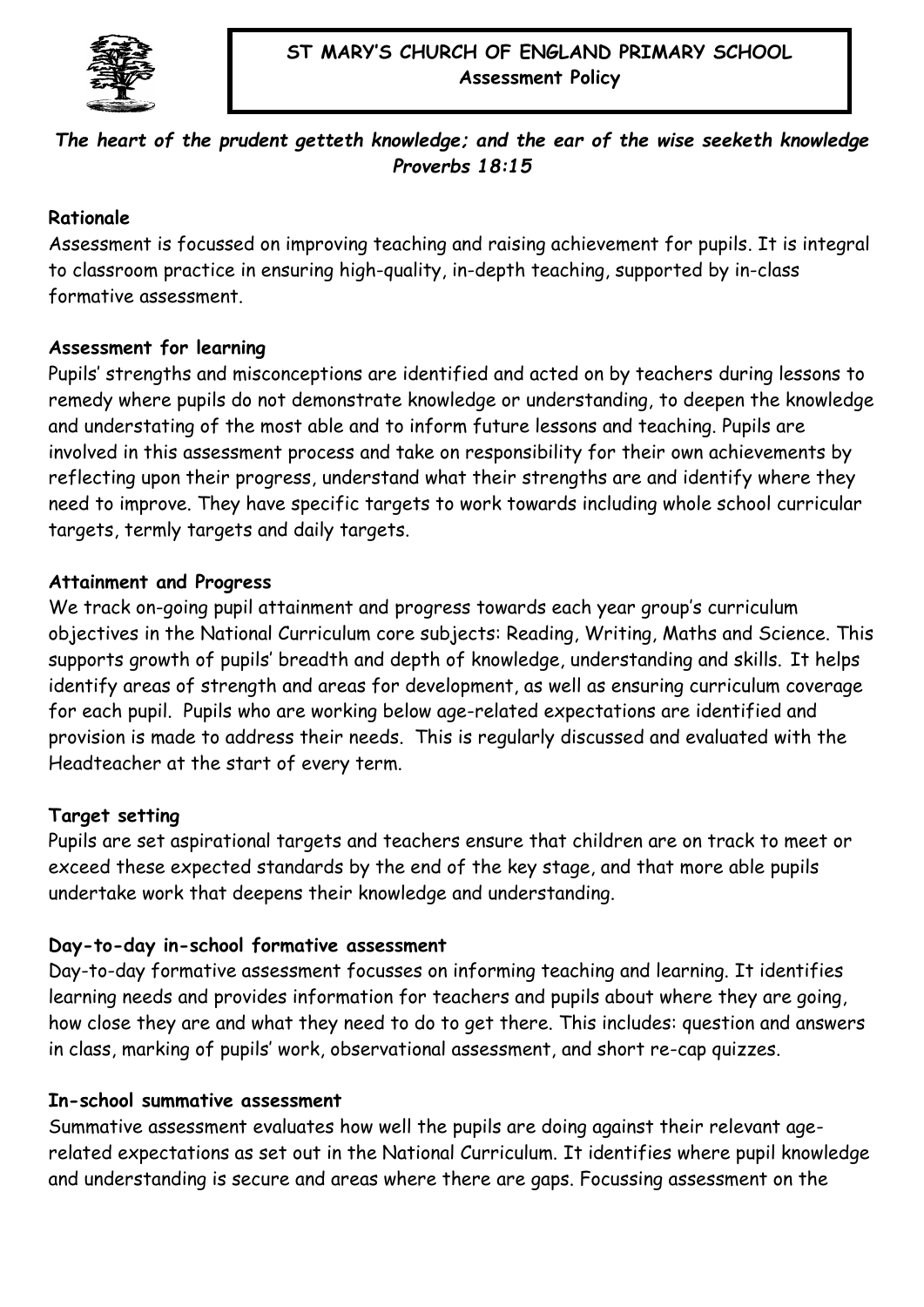curriculum allows for clearer communications with parents and carers to provide a sense of how to support their child to build and develop deeper or wider understanding.

Summative assessment includes end of unit / topic tests and start or end of year tests. At St. Mary's we have a range of materials to draw upon and these may include:

- Reading: NGR tests, NFER tests, Testbase, GPS tests
- Mathematics: NFER tests, Testbase
- Science: Edukent tests, Ogden Trust tests

This information, coupled with on-going teacher assessment, is recorded at the end of each term on the school Markbooks for Reading, Writing, Mathematics and Science. The gradings of which are:

| Assessment   Code |     | Description                                            |
|-------------------|-----|--------------------------------------------------------|
| Exceeding         | Exc | Working at greater depth within the expected standard. |
| Expected          | Ex  | Working at the expected standard                       |
| Emerging          | Em  | Working towards the expected standard                  |

This enables teachers to identify pupils who are falling behind in their learning and implement strategies to address this, those who need additional support to reach their full potential, or recognise pupils with exceptional performance.

## **Nationally standardised summative assessment**

The school undertakes National standardised summative assessments:

- EYFS: Baseline Assessment
- Year 1: Phonic Screening
- Year 2: Reading and Mathematics, alongside Teacher Assessments for Writing and Science
- Year 6: Reading, Mathematics and Grammar, Punctuation & Spelling, alongside Teacher Assessments for Writing and Science

These outcomes are evaluated by teachers, co-ordinators, the Headteacher and Governors, and actions undertaken to address any issues and further improve teaching and learning.

# **Accuracy of Assessment**

To ensure accuracy and consistency of assessments throughout the school, teachers undertake internal and external standardisation and moderation. DfE exemplifications are used to benchmark standards and we work together with other schools to moderate assessment for all year groups.

# **Records**

All records are shared at points of transfer to ensure continuation and progression of learning.